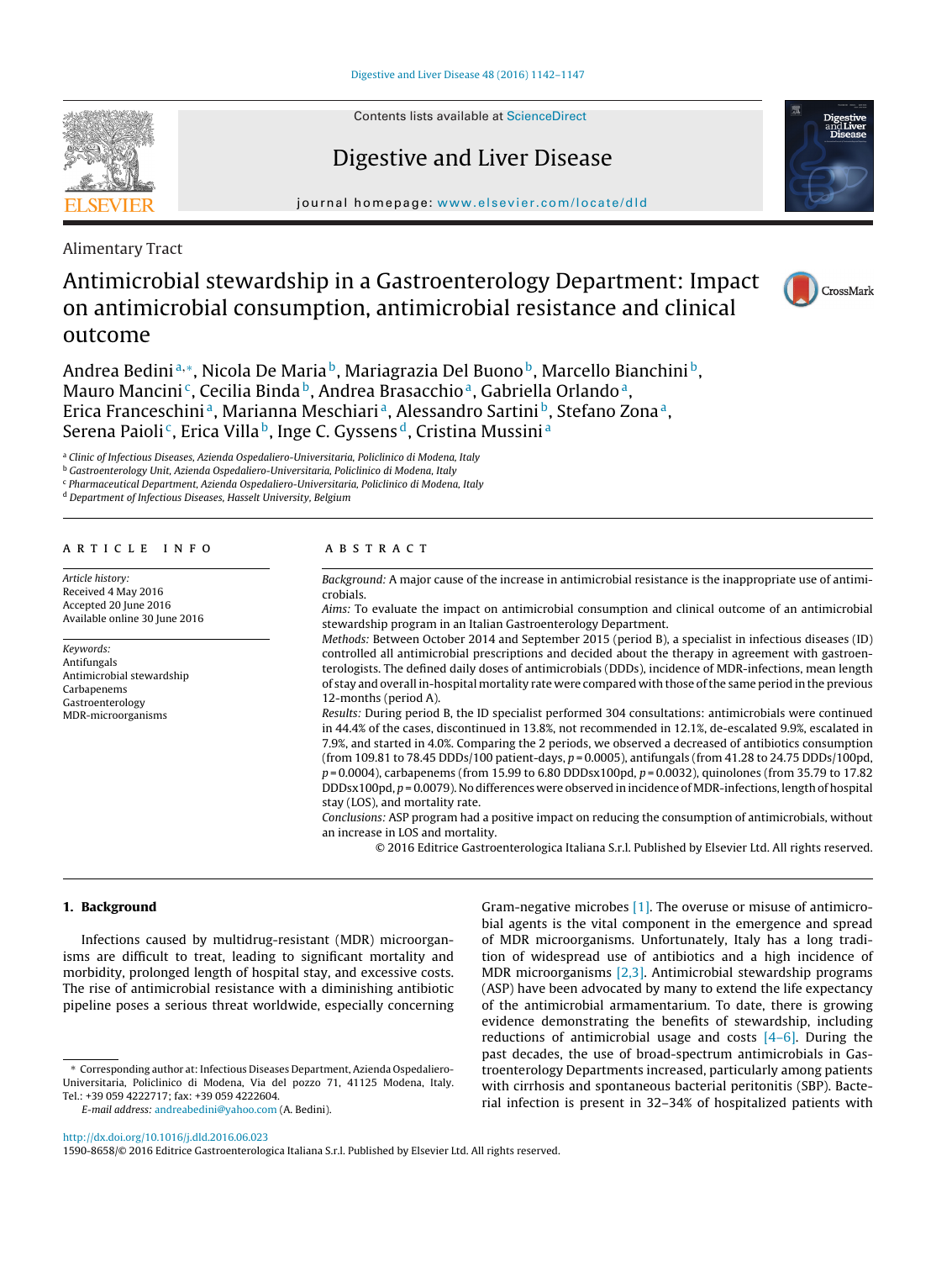cirrhosis, which is 4–5 fold higher than hospitalized patients in general, and it accounts for about 30–50% of deaths [\[7–9\].](#page-4-0) Common types of infections in patients with cirrhosis include SBP (25–31%), urinary tract infection (UTI) (20–25%), pneumonia (15–21%), bacteremia (12%), and soft tissue infection (11%) [\[10–12\].](#page-4-0) The major causative organisms are Gram-negative bacteria, e.g., Escherichia coli, Klebsiella spp. and Enterobacter spp., whereas Gram-positive bacteria comprise about 20%, and anaerobes only 3% [\[10\].](#page-4-0) In a large prospective study of cirrhotic patients with infections, multi-drug resistant (MDR) bacteria were isolated in 4%, 14%, and 35% of community-acquired, healthcare-associated, and nosocomial infections, respectively  $(p < 0.001)$  [\[13\].](#page-5-0) The main resistant organisms were extended-spectrum  $\beta$ -lactamase (ESBL)-producing Enterobacteriaceae, followed by Pseudomonas aeruginosa, methicillin-resistant Staphylococcus aureus (MRSA), and *Enterococcus faecium* [\[13\].](#page-5-0) There was a significantly higher incidence of septic shock and death from infections caused by resistant bacteria. Notably, the efficacy of empirical antibiotic treatment was decreased in nosocomial infections (40%), compared to community-acquired and healthcare-associated episodes (83% and 73%, respectively;  $p < 0.0001$ ), especially in SBP, UTI, and pneumonia (26%, 29% and 44%, respectively) [\[13\].](#page-5-0) Infectious diseases (ID) consultation has an important role in reducing inappropriate antimicrobial use [\[14–16\].](#page-5-0) To target this, an antimicrobial stewardship program (ASP) has been implemented at the Gastroenterology Department of the University Hospital of Modena, Italy. The ASP was based on case-audits: an ID specialist, member of the antimicrobial stewardship group, visited the Gastroenterology Department twice a week and controlled all antimicrobial prescriptions, finally deciding about the therapy in agreement with gastroenterologists. This department had a very high consumption of carbapenems (up 30 DDDs x100pd) in the recent years. Aims of this study were to evaluate the impact of the ASP on antimicrobial consumption, incidence of MDR micro-organisms infections and clinical outcome.

### **2. Methods**

This was an observational prospective study evaluating, after 12 months of intervention, the impact of newly implemented procedure (ASP) at the Gastroenterology Department of the University Hospital of Modena, Italy. Data for comparison with an historic cohort, were collected retrospectively from the hospital's data warehouse. The antimicrobial stewardship group is multi-disciplinary, consisting of clinical microbiologists, infectious disease (ID) physicians, and hospital pharmacists. The group reports to the hospital's Antimicrobial Committee and Infection Prevention Committee, which have a mandate from the board of directors to implement and run the ASP. An ID specialist, member of the antimicrobial stewardship group, visited the ward twice a week, generally on Tuesday and on Friday, and discussed antimicrobial therapy bed-side with the treating physicians, face-to-face. During the case-audit, the therapy was discussed and the available diagnostics were reviewed. Using the expertise and experience of both the ID specialist and the ward physician, a decision on the antimicrobial therapy was made.

Final decisions were always based on local guidelines for antimicrobial therapy, which in turn are based on national and IDSA guidelines, and on rates of local resistance to antimicrobials.

Inclusionofpatients intheASP wasdoneby a specialistinID who controlled all therapies twice a week: all in-patients who received one or more antimicrobials at the time of the visit were included in the study. Patients' antimicrobial consumption was measured in defined daily doses (DDDs) per 100 patient days (DDDs/100pd), as stated by the WHO [\[17\].](#page-5-0)

We evaluated and described the reasons for antimicrobial prescription. For diagnosis of pneumonia we considered the presence of respiratory symptoms (with or without fever) with  $\geq 1$  opacity on the chest radiographs; the presence of >250 polymorphonuclear leukocytes (PMN)/ $mm<sup>3</sup>$  in the ascitic fluid is used to define spontaneous bacterial periotonitis (SBP); cholangitis was suspected in any patient who appears septic, jaundiced, or who have abdominal pain, associated with an obstruction of the biliary tree. For the diagnosis of urinary tract infections (UTIs) and bloodstream infections, we considered the isolation of a bacteria/fungus from urine or blood culture in presence of symptoms compatible with the clinical syndrome. For cirrhotic patients, the presence of fever was not an essential criterion for infection.

We compared the DDDs of antimicrobials, the incidence of infections caused by MDR-microorganisms, the mean length of stay and the overall in-hospital mortality rate with those of the patients admitted in the same Department during the previous 12-months (1 October 2013–30 September 2014, period A). We considered the following MDR-microorganisms (using the criteria suggested by European Committee on Antimicrobial Susceptibility Testing – EUCAST) [\[18\]:](#page-5-0) E. coli ESBL-producing strain (MICs for cefotaxime > 2  $\mu$ g/ml), MRSA (MICs for oxacillin  $\geq 4 \mu$ g/ml), vancomycin-resistant Enterococcus spp. (VRE; MICs for vancomycin  $\geq 4 \mu$ g/ml) and carbapenem-resistant bacteria (CRB; MICs for meropenem  $> 8 \mu g/ml$ .

## 2.1. Statistical analysis

Analysis was performed by using IBM SPSS Statistics 22 (IBM, Armonk, NY, USA). The comparison between the incidence rate of the infections caused by MDR-bacteria was performed by a two-sample test of proportions. For antibiotic consumption of the total Department, including patients without intervention(s), monthly DDDs were grouped in pre-intervention and during intervention periods. Pooled median DDDs were compared between periods using Wilcoxon (Mann–Whitney) U-test. Univariate linear regression analyses were performed to assess means and slopes of variations of DDDs during pre- and during intervention. Significance threshold was set for a  $p < 0.05$ . Analysis was performed by using IBM SPSS Statistics 22 (IBM, Armonk, NY, USA).

## **3. Results**

Between October 2014 and September 2015, 784 patients were admitted to the Gastroenterology Department of the University Hospital of Modena, Italy. During this period (period B), 176 (22.4%) patients received at least one ID consultation and have been enrolled in the study. Overall, 304 ID consultations were performed. Sixty-one percent of the patients were males and the mean age was 63 years (range: 19–95 years). Case-audits took on average between 10 and 15 min, including administration time. Demographic characteristics ofthe patients, underlying diseases and type of infection are shown in [Table](#page-2-0) 1. The most common infections were pneumonia (24.43%), bloodstream infection (BSI; 18.75%) and cholangitis or cholecystitis (17.04%). Thirty-two (18.18%) patients received antimicrobials without a proven infection (11 patients for pancreatitis, 8 for prophylaxis after variceal bleeding and 13 for encephalopathy in cirrhosis).

#### 3.1. ID consultations

During period B, the ID specialist performed 304 consultations for 176 patients [\(Fig.](#page-2-0) 1): the antimicrobial prescription was unchanged in 135 cases (44.4%), interrupted in 42 (13.8%), not recommended in 37 (12.1%), de-escalated in 30 (9.9%), escalated in 24 (7.9%), and started in 12 (4.0%). In 13 cases (4.3%) the dosage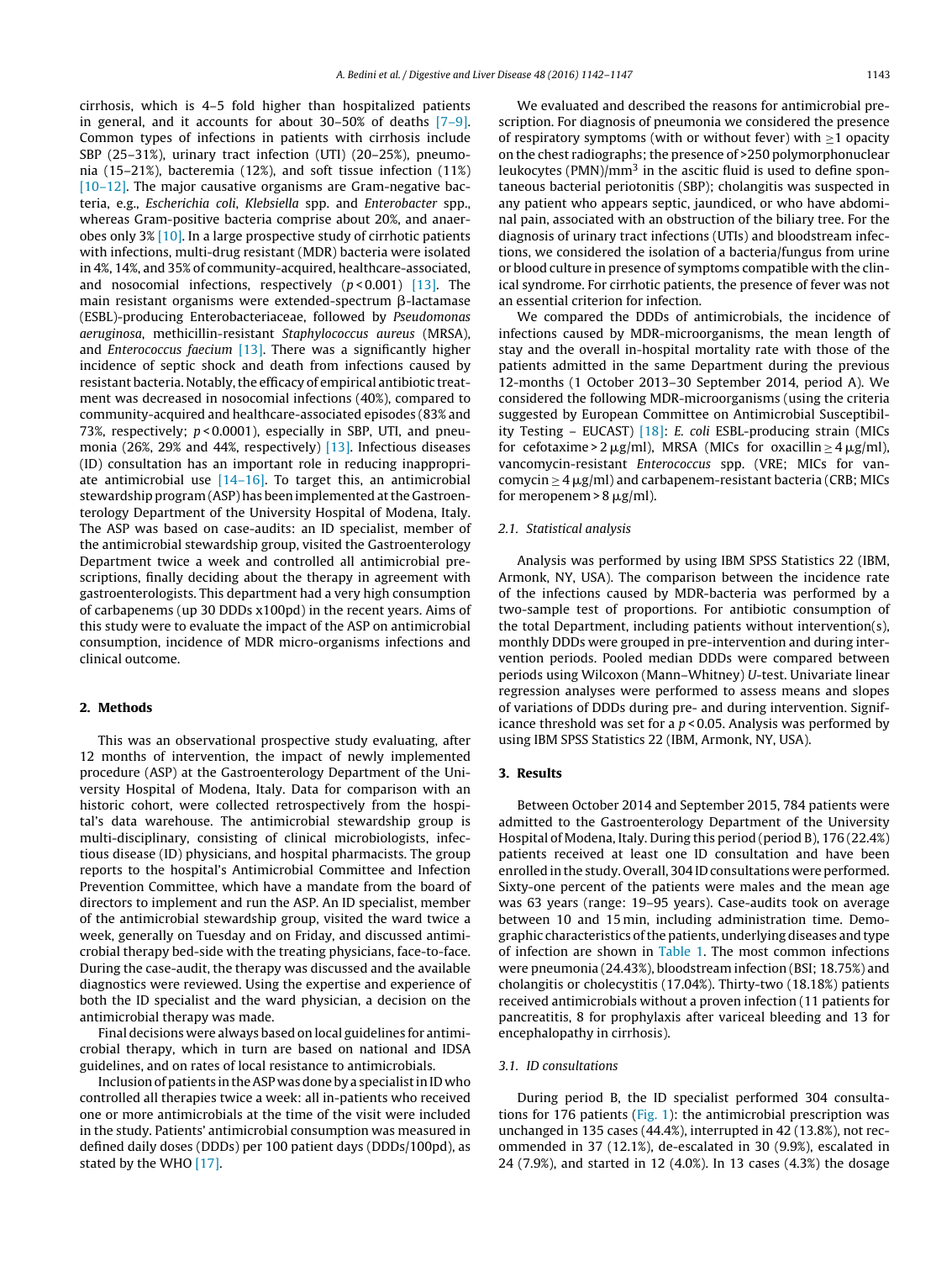<span id="page-2-0"></span>

**Fig. 1.** Advice of the ID specialist about antimicrobial treatment for the 176 patients admitted to the Gastroenterology department between October 2014 and September 2015 (ABTx: antimicrobial treatment).

#### **Table 1**

Demographic characteristics, underlying diseases and type of infection of the 176 patients admitted to the Gastroenterology Department at the University Hospital of Modena that received at least 1 ID consultation between October 2014 and September 2015.

| Characteristics                   | $N(\mathcal{X})$ |
|-----------------------------------|------------------|
|                                   | 176 (100)        |
| Sex                               |                  |
| Male                              | 108(61.4)        |
| Female                            | 68(38.6)         |
| Age (mean; min-max)               | 63 years (19-95) |
| Underlying diseases               |                  |
| Cirrhosis                         | 90(51.13)        |
| Gallstones                        | 34(19.31)        |
| <b>HCC</b>                        | 22(12.50)        |
| Pancreatitis                      | 11(6.3)          |
| Liver transplant                  | 10(5.68)         |
| IBD/diverticulitis?               | 13(7.38)         |
| Neoplasia (different by HCC)      | 13(7.38)         |
| Other                             | 8(4.5)           |
| Type of infection                 |                  |
| Pneumonia                         | 43 (24.43)       |
| <b>BSI</b>                        | 33 (18.75)       |
| Cholangitis/cholecystitis         | 30(17.04)        |
| UTI                               | 28 (15.90)       |
| Peritonitis                       | 18(10.22)        |
| Others                            | 20(11.36)        |
| More infections                   | 37(21.02)        |
| None                              | 32(18.18)        |
| Encephalopathy in cirrhosis       | 13(7.38)         |
| Pancreatitis                      | 11(6.25)         |
| Prophylaxis for variceal bleeding | 8(4.54)          |

of antimicrobials was corrected and in another 11 cases (3.6%) the class of antimicrobials was changed. In the 98.02% of the cases, the ID consultant and the medical team of the department found an agreement on antimicrobial therapy to be prescribed.

## 3.2. Antimicrobial consumption

During period B, there was an overall significantly decrease of antibiotics from 109.81 to 78.45 DDDs per 100 patient-days,  $p = 0.0005$ , and antifungals from 41.28 to 24.75 DDDsx100pd,  $p = 0.0004$ . The greatest impact of the ASP was observed on carbapenems [\(Fig.](#page-3-0) 2), which decreased from 15.99 to 6.80 DDDs/100pd  $(p=0.0032)$ , and quinolones, which decreased from 35.79 to 17.82 DDDs/100pd ( $p = 0.0079$ ). Also the overall consumption of glycopeptides and echinocandins decreased [\(Table](#page-4-0) 2), but not significantly ( $p = 0.193$  and  $p = 0.440$ , respectively). This reduction in broad-spectrum antibiotic use was accompanied by a slight

increase in the consumption of penicillins (from 44.29 to 47.75  $DDDs/100pd$ ,  $p = 0.729$ ), but not of other antibiotics as aminoglycosides, macrolides, linezolid, daptomycine and tigecycline (data not shown). Third and fourth generation cephalosporins moderately decreased from 13.46 to 12.60 DDDs/100pd,  $p = 0.488$ .

#### 3.3. Infections, LOS and mortality rate

[Table](#page-4-0) 2 shows the clinical, microbiological and pharmacological data of the patients admitted to the Gastroenterology Department during the period A (October 2013–September 2014) and the period B (October 2014–September 2015) of the study. No significant differences were evidenced in the number of admissions, LOS and in-hospital mortality rate. It should be noted that all patients who had an infectious cause of death (12/176, 6.81%) were performing an antibiotic therapy effective on the basis of the microbiological isolates. Furthermore, we observed that, in comparison with non cirrhotic patients, individuals with liver cirrhosis (90/176, 51.13%) had higher mortality rate due to infectious causes (2.32% and 11.11%, respectively; p < 0.033), and a higher LOS (16.51 and 20.88 days, respectively; p: n.s.). In the 50.0% of the cases, the death for bacterial infections occurred, in cirrhotic patients, within 15 days after infection. It is noteworthy, however, that the incidence of MDR bacteria infections decreases after the implementation of ASP, but without reaching a statistical significance. Only the incidence of K. pneumonia carbapenem-resistant moderately increased ( $p = 0.823$ ).

# **4. Discussion**

ID services play an important role in improving antimicrobial use by providing expert advice on the appropriate use of antimicrobial agents, education to prescribers, and developing and implementing evidence-based guidelines. It was suggested that consultation with an ID specialist is one of the six clinical strategies to reduce inadequate antimicrobial treatment in the hospital setting [\[19\].](#page-5-0) Many studies demonstrated improved patient outcomes when ID physicians were involved in the care of patients with bacteraemia, with the advantage of reducing morbidity, mortality, and cost of care  $[14]$ . Indeed, a previous study from our institution showed that ID consultation led to cost reduction by advising less expensive antibiotics and reducing third- and fourthgeneration cephalosporins, piperacillin/tazobactam, teicoplanin, and parenteral quinolones  $[20]$ . To our knowledge, this is the first study on antimicrobial stewardship in a Gastroenterology Department. Our data demonstrate important results. First,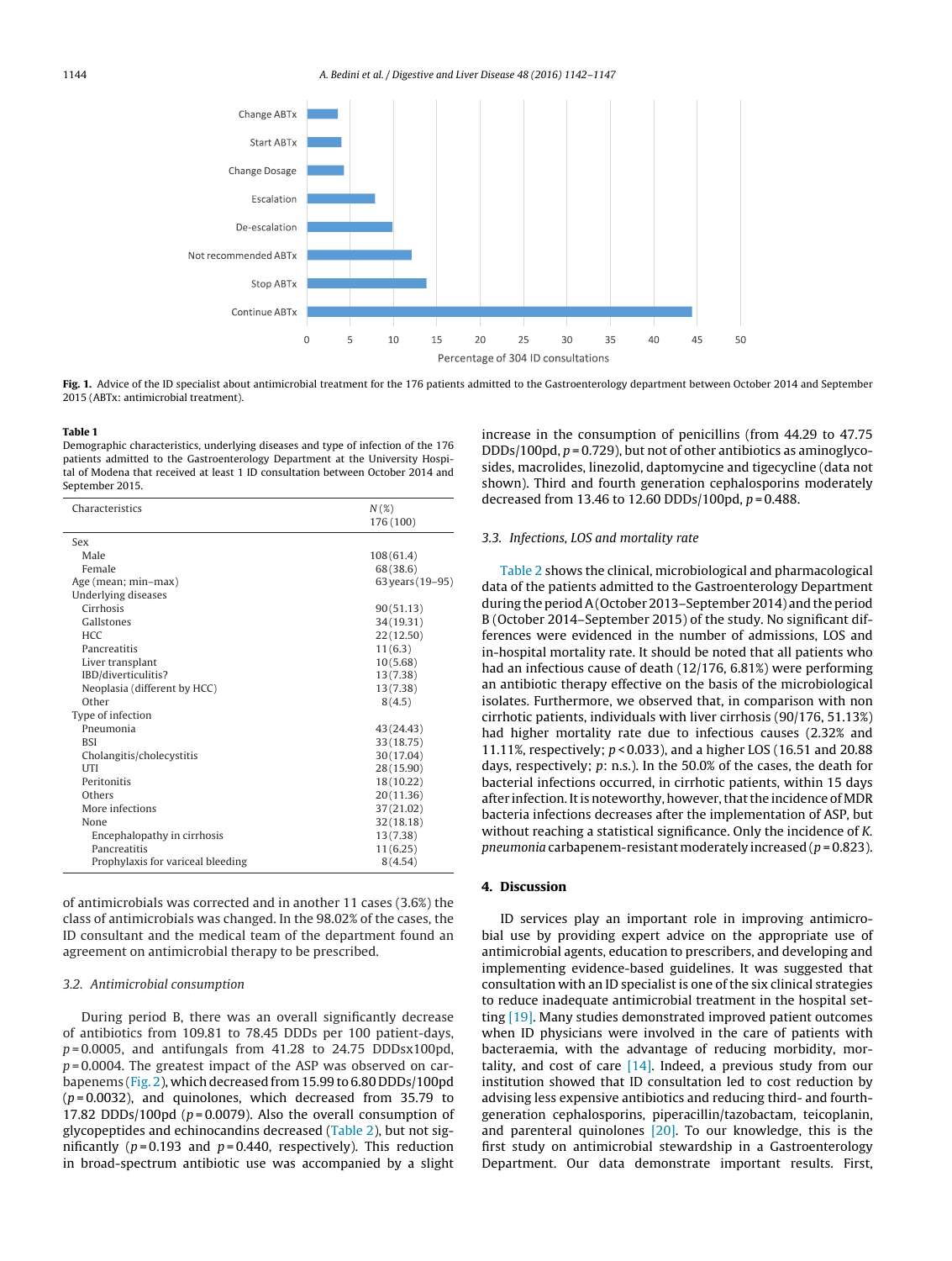<span id="page-3-0"></span>

**Fig. 2.** Antimicrobial stewardship program (ASP) effects on the antibiotic and antifungal consumption at the Gastroenterology Department between October 2014 and September 2015 in comparison with the previous 24 months, analyzed using univariate linear regression models (A: All antibiotics; B: All antifungals; C: Carbapenems; D: Quinolones).

antimicrobial therapy was changed in 21.4%, discontinued completely in 13.8%, and not recommended in 12.1% of cases. Similarly, in a Urology Department in Netherlands, the therapy was changed in 37.7% and discontinued in 23.7% of patients [\[21\],](#page-5-0) and in a Turkish hospital the therapy was changed in 57.4% of patients and antibiotics were not necessary for 9.8% [\[22\].](#page-5-0) This finding is consistent with previous studies where the use of antimicrobial therapy was judged to be inappropriate or required change. In a study by Yinnon [\[23\]](#page-5-0) there was a change of therapy or discontinuation of antibiotics in 46%. Other studies found that 41–66% of antibiotic was changed after ID consultation [\[24,25\].](#page-5-0)

Second, the ASP had a positive impact on the consumption of antibiotics and antifungals, especially as regards carbapenems, quinolones, glycopeptides and echinocandins. One of the main reasons why we selected the Gastroenterology Department for the ASP was that it had a very high consumption of carbapenems (up 30 DDDs/100pd) during the past years. This was mainly due to the fact that since 2011 an increase of infection and colonization rates of ESBL-positive Enterobacteriaceae was observed in our hospital and the first-line empirical treatment in cirrhotic patients with sepsis or PBS was changed from ceftriaxone to meropenem. Therefore,

the ASP was focused especially in reducing the carbapenems and quinolones consumption. An important result of our study is that the reduction in broad-spectrum antibiotic consumption was not associated with an increase in LOS and, in mortality rate. Moreover, the incidence of MDR bacterial infections decreased during the ASP implementation period, even if it did not reach statistical significance. This could indicate that a reduction in the use of broad-spectrum antibiotics may have contributed a lower selection of MDR bacteria.

Objective of the case-audit was to reach a consensus-based agreement between the ID specialist and the physician at the ward, using (local) guidelines, available diagnostics and the expertise and experience of both physicians. This should optimize antimicrobial treatment. The case-audit focused on the improvement of patient care through relatively easy to achieve improvements after a few days of therapy, such as early de-escalation of antimicrobial therapy and stop when there was no longer an indication. Furthermore, the face-to-face case-audit on the ward provided an extra opportunity for questions about appropriateness of therapy and requesting additional consultations for other patients on the ward.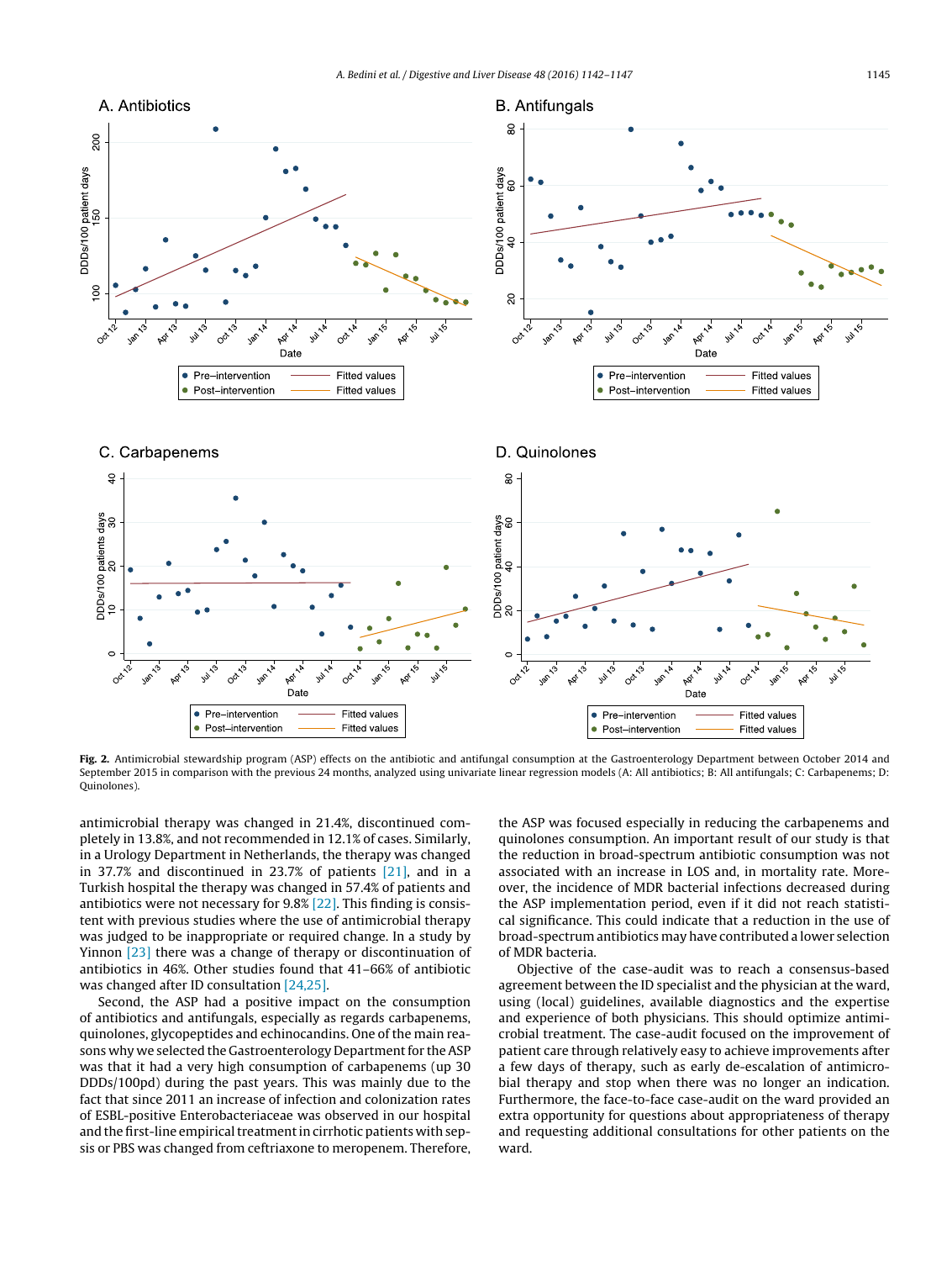#### <span id="page-4-0"></span>**Table 2**

Clinical, microbiological and antimicrobial consumption data of patients admitted to the Gastroenterology Department in period A (October 2013–September 2014) and period B (October 2014–September 2015).

|                                                                                      | Period A               | Period B               | p      |  |
|--------------------------------------------------------------------------------------|------------------------|------------------------|--------|--|
|                                                                                      | Oct 2013-Sep 2014      | Oct 2014-Sep 2015      |        |  |
| Admissions                                                                           | 761                    | 784                    |        |  |
| Bed-occupation rate (%)                                                              | 109%                   | 118%                   |        |  |
| Patients evaluated by ID specialist for the ASP <sup>a</sup> $(\%)$                  | 0(0.0)                 | 176 (22.44)            |        |  |
| Days of hospitalization                                                              | 5298                   | 5502                   |        |  |
| Length of stay (mean in days)                                                        | 7.11                   | 7.01                   |        |  |
| Infections due to MDR-microorganisms: N; incidence (episodes/100 admissions) (95%CI) |                        |                        |        |  |
| <b>MRSA</b>                                                                          | $7; 0.92(0.37-1.89)$   | $3; 0.89(0.36 - 1.84)$ | 0.204  |  |
| E. coli ESBL+                                                                        | 20:2.63                | 13:1.66                | 0.196  |  |
|                                                                                      | $(1.60 - 4.06)$        | $(0.88 - 2.83)$        |        |  |
| CRB <sup>c</sup>                                                                     | 13: 1.71               | $9; 1.14(0.52 - 2.17)$ | 0.359  |  |
|                                                                                      | $(0.91 - 2.92)$        |                        |        |  |
| K. pneumoniae KPC+                                                                   | $6; 0.79(0.29-1.71)$   | 7; 0.89 (0.36-1.84)    | 0.823  |  |
| P. aeruginosa Carba+                                                                 | $4: 0.52(0.14-1.34)$   | 1; 0.12                | n.a.   |  |
|                                                                                      |                        | $(0.003 - 0.71)$       |        |  |
| A. baumannii Carba+                                                                  | $3; 0.39(0.08 - 1.15)$ | 1; 0.12                | n.a.   |  |
|                                                                                      |                        | $(0.003 - 0.71)$       |        |  |
| <b>VRE</b> <sup>d</sup>                                                              | 11:1.44                | $9; 1.14(0.52 - 2.17)$ | 0.608  |  |
|                                                                                      | $(0.72 - 2.58)$        |                        |        |  |
| Deaths (mortality rate %)                                                            | 23(3.0)                | 26(3.31)               | 0.742  |  |
| DDDs/100pd of antibiotics                                                            | 109.81                 | 78.45                  | 0.0005 |  |
| All penicillins                                                                      | 44.29                  | 47.75                  | 0.729  |  |
| 3rd to 4th G cephalosporin                                                           | 13.46                  | 12.6                   | 0.488  |  |
| Carbapenems                                                                          | 15.99                  | 6.80                   | 0.0032 |  |
| Quinolones                                                                           | 35.79                  | 17.82                  | 0.0079 |  |
| Glycopeptides                                                                        | 17.15                  | 9.09                   | 0.193  |  |
| DDDs/100pd of antifungals                                                            | 41.28                  | 24.75                  | 0.0004 |  |
| Echinocandins                                                                        | 2.84                   | 1.66                   | 0.440  |  |

<sup>a</sup> ASP: antimicrobial stewardship program.

<sup>b</sup> MRSA: methicillin-resistant S. aureus.

<sup>c</sup> CRB: carbapenem-resistant bacteria.

<sup>d</sup> VRE: vancomycin-resistant Enterococcus spp.

Our study confirms that cirrhosis is one of the main reasons for admission in Gastroenterology Department. The patients with cirrhosis accounted for the 51.13% of the study population and resulted to have a higher LOS and in-hospital mortality rate. Arvaniti et al. demonstrated that bacterial infections in cirrhosis are associated with poorer outcome and that mortality increased about 4 fold [\[26\].](#page-5-0) Both short- and long-term mortality rates of sepsis in cirrhotic patients are very high; 26–44% of patients die within 1 month after infection and another 33% die in 1 year [\[26,27\].](#page-5-0) Also we observed a poorer outcome in the patients with cirrhosis and bacterial infections, and despite an effective antimicrobial treatment, 50.0% of these patients died within 15 days after infection. Factors that must to be taken into account as predictors of death during or following infection are: advanced liver disease, nosocomial origin, gastrointestinal haemorrhage, encephalopathy, liver cancer, presence of shock and organ failure (especially renalfailure) [\[26,27\].](#page-5-0)

Our study has some limitations. Effects of ASP were evaluated for a Gastroenterology Department in a single academic setting and it does not allow general considerations. Nevertheless, we think that in the absence of any data even a study conducted on a single Gastroenterology Department could give important information. Moreover, a Gastroenterology Department due to the severity of its case mix and the peculiarity of cirrhotic patients could represent a good example of how ASP could be implemented also in setting treating more complicated patients.

Another important limitation was that the comparison of LOS and the mortality rate in the 2 periods of the study considered all the patients admitted to the department during the period A and the period B, and not only the patients that received or needed antimicrobial treatment. Finally, we did not perform a cost benefit analysis.

In conclusion, ASP interventions are beneficial without showing any negative impact on survival by reducing the use of broad-spectrum antibiotics and for this reason it should be promoted throughout the hospital departments.

# **Conflict of interest**

None declared.

#### **References**

- [1] [Jean](http://refhub.elsevier.com/S1590-8658(16)30482-0/sbref0140) [SS,](http://refhub.elsevier.com/S1590-8658(16)30482-0/sbref0140) [Lee](http://refhub.elsevier.com/S1590-8658(16)30482-0/sbref0140) [WS,](http://refhub.elsevier.com/S1590-8658(16)30482-0/sbref0140) [Bai](http://refhub.elsevier.com/S1590-8658(16)30482-0/sbref0140) [KJ,](http://refhub.elsevier.com/S1590-8658(16)30482-0/sbref0140) [et](http://refhub.elsevier.com/S1590-8658(16)30482-0/sbref0140) [al.](http://refhub.elsevier.com/S1590-8658(16)30482-0/sbref0140) [Relationship](http://refhub.elsevier.com/S1590-8658(16)30482-0/sbref0140) [between](http://refhub.elsevier.com/S1590-8658(16)30482-0/sbref0140) [the](http://refhub.elsevier.com/S1590-8658(16)30482-0/sbref0140) [distribution](http://refhub.elsevier.com/S1590-8658(16)30482-0/sbref0140) [of](http://refhub.elsevier.com/S1590-8658(16)30482-0/sbref0140) [cefepime](http://refhub.elsevier.com/S1590-8658(16)30482-0/sbref0140) [minimum](http://refhub.elsevier.com/S1590-8658(16)30482-0/sbref0140) [inhibitory](http://refhub.elsevier.com/S1590-8658(16)30482-0/sbref0140) [concentrations](http://refhub.elsevier.com/S1590-8658(16)30482-0/sbref0140) [and](http://refhub.elsevier.com/S1590-8658(16)30482-0/sbref0140) [detection](http://refhub.elsevier.com/S1590-8658(16)30482-0/sbref0140) [of](http://refhub.elsevier.com/S1590-8658(16)30482-0/sbref0140) [extended-spectrum](http://refhub.elsevier.com/S1590-8658(16)30482-0/sbref0140) [b](http://refhub.elsevier.com/S1590-8658(16)30482-0/sbref0140)[lactamase](http://refhub.elsevier.com/S1590-8658(16)30482-0/sbref0140) [production](http://refhub.elsevier.com/S1590-8658(16)30482-0/sbref0140) [among](http://refhub.elsevier.com/S1590-8658(16)30482-0/sbref0140) [clinically](http://refhub.elsevier.com/S1590-8658(16)30482-0/sbref0140) [important](http://refhub.elsevier.com/S1590-8658(16)30482-0/sbref0140) [Enterobacteriaceae](http://refhub.elsevier.com/S1590-8658(16)30482-0/sbref0140) [isolates](http://refhub.elsevier.com/S1590-8658(16)30482-0/sbref0140) [obtained](http://refhub.elsevier.com/S1590-8658(16)30482-0/sbref0140) [from](http://refhub.elsevier.com/S1590-8658(16)30482-0/sbref0140) [patients](http://refhub.elsevier.com/S1590-8658(16)30482-0/sbref0140) [in](http://refhub.elsevier.com/S1590-8658(16)30482-0/sbref0140) [intensive](http://refhub.elsevier.com/S1590-8658(16)30482-0/sbref0140) [care](http://refhub.elsevier.com/S1590-8658(16)30482-0/sbref0140) [units](http://refhub.elsevier.com/S1590-8658(16)30482-0/sbref0140) [in](http://refhub.elsevier.com/S1590-8658(16)30482-0/sbref0140) [Taiwan:](http://refhub.elsevier.com/S1590-8658(16)30482-0/sbref0140) [results](http://refhub.elsevier.com/S1590-8658(16)30482-0/sbref0140) [from](http://refhub.elsevier.com/S1590-8658(16)30482-0/sbref0140) [the](http://refhub.elsevier.com/S1590-8658(16)30482-0/sbref0140) [Surveillance](http://refhub.elsevier.com/S1590-8658(16)30482-0/sbref0140) [of](http://refhub.elsevier.com/S1590-8658(16)30482-0/sbref0140) [Multicenter](http://refhub.elsevier.com/S1590-8658(16)30482-0/sbref0140) [Antimicrobial](http://refhub.elsevier.com/S1590-8658(16)30482-0/sbref0140) [Resistance](http://refhub.elsevier.com/S1590-8658(16)30482-0/sbref0140) [in](http://refhub.elsevier.com/S1590-8658(16)30482-0/sbref0140) [Taiwan](http://refhub.elsevier.com/S1590-8658(16)30482-0/sbref0140) [\(SMART\)](http://refhub.elsevier.com/S1590-8658(16)30482-0/sbref0140) [in](http://refhub.elsevier.com/S1590-8658(16)30482-0/sbref0140) [2007.](http://refhub.elsevier.com/S1590-8658(16)30482-0/sbref0140) [Journal](http://refhub.elsevier.com/S1590-8658(16)30482-0/sbref0140) [of](http://refhub.elsevier.com/S1590-8658(16)30482-0/sbref0140) [Microbiology,](http://refhub.elsevier.com/S1590-8658(16)30482-0/sbref0140) [Immunology,](http://refhub.elsevier.com/S1590-8658(16)30482-0/sbref0140) [and](http://refhub.elsevier.com/S1590-8658(16)30482-0/sbref0140) [Infection](http://refhub.elsevier.com/S1590-8658(16)30482-0/sbref0140) [2015;48:85–91.](http://refhub.elsevier.com/S1590-8658(16)30482-0/sbref0140)
- [2] <http://ecdc.europa.eu/en/activities/surveillance/ESAC-Net/Pages/index.aspx>.
- [http://ecdc.europa.eu/en/healthtopics/antimicrobial](http://ecdc.europa.eu/en/healthtopics/antimicrobial_resistance/database/Pages/database.aspx)\_[resistance/database/](http://ecdc.europa.eu/en/healthtopics/antimicrobial_resistance/database/Pages/database.aspx) [Pages/database.aspx.](http://ecdc.europa.eu/en/healthtopics/antimicrobial_resistance/database/Pages/database.aspx)
- [4] [Chen](http://refhub.elsevier.com/S1590-8658(16)30482-0/sbref0155) [IL,](http://refhub.elsevier.com/S1590-8658(16)30482-0/sbref0155) [Lee](http://refhub.elsevier.com/S1590-8658(16)30482-0/sbref0155) [CH,](http://refhub.elsevier.com/S1590-8658(16)30482-0/sbref0155) [Su](http://refhub.elsevier.com/S1590-8658(16)30482-0/sbref0155) [LH,](http://refhub.elsevier.com/S1590-8658(16)30482-0/sbref0155) [et](http://refhub.elsevier.com/S1590-8658(16)30482-0/sbref0155) [al.](http://refhub.elsevier.com/S1590-8658(16)30482-0/sbref0155) [Antibiotic](http://refhub.elsevier.com/S1590-8658(16)30482-0/sbref0155) [consumption](http://refhub.elsevier.com/S1590-8658(16)30482-0/sbref0155) [and](http://refhub.elsevier.com/S1590-8658(16)30482-0/sbref0155) [healthcare-associated](http://refhub.elsevier.com/S1590-8658(16)30482-0/sbref0155) [infections](http://refhub.elsevier.com/S1590-8658(16)30482-0/sbref0155) [caused](http://refhub.elsevier.com/S1590-8658(16)30482-0/sbref0155) [by](http://refhub.elsevier.com/S1590-8658(16)30482-0/sbref0155) [multidrug-resistant](http://refhub.elsevier.com/S1590-8658(16)30482-0/sbref0155) [Gram-negative](http://refhub.elsevier.com/S1590-8658(16)30482-0/sbref0155) [bacilli](http://refhub.elsevier.com/S1590-8658(16)30482-0/sbref0155) [at](http://refhub.elsevier.com/S1590-8658(16)30482-0/sbref0155) [a](http://refhub.elsevier.com/S1590-8658(16)30482-0/sbref0155) [large](http://refhub.elsevier.com/S1590-8658(16)30482-0/sbref0155) [med](http://refhub.elsevier.com/S1590-8658(16)30482-0/sbref0155)[ical](http://refhub.elsevier.com/S1590-8658(16)30482-0/sbref0155) [center](http://refhub.elsevier.com/S1590-8658(16)30482-0/sbref0155) [in](http://refhub.elsevier.com/S1590-8658(16)30482-0/sbref0155) [Taiwan](http://refhub.elsevier.com/S1590-8658(16)30482-0/sbref0155) [from](http://refhub.elsevier.com/S1590-8658(16)30482-0/sbref0155) [2002](http://refhub.elsevier.com/S1590-8658(16)30482-0/sbref0155) [to](http://refhub.elsevier.com/S1590-8658(16)30482-0/sbref0155) [2009:](http://refhub.elsevier.com/S1590-8658(16)30482-0/sbref0155) [implicating](http://refhub.elsevier.com/S1590-8658(16)30482-0/sbref0155) [the](http://refhub.elsevier.com/S1590-8658(16)30482-0/sbref0155) [importance](http://refhub.elsevier.com/S1590-8658(16)30482-0/sbref0155) [of](http://refhub.elsevier.com/S1590-8658(16)30482-0/sbref0155) [antibiotic](http://refhub.elsevier.com/S1590-8658(16)30482-0/sbref0155) [stewardship.](http://refhub.elsevier.com/S1590-8658(16)30482-0/sbref0155) [PLoS](http://refhub.elsevier.com/S1590-8658(16)30482-0/sbref0155) [ONE](http://refhub.elsevier.com/S1590-8658(16)30482-0/sbref0155) [2013;8:e65621.](http://refhub.elsevier.com/S1590-8658(16)30482-0/sbref0155)
- [5] [McGowan](http://refhub.elsevier.com/S1590-8658(16)30482-0/sbref0160) [JE.](http://refhub.elsevier.com/S1590-8658(16)30482-0/sbref0160) [Antimicrobial](http://refhub.elsevier.com/S1590-8658(16)30482-0/sbref0160) [stewardship](http://refhub.elsevier.com/S1590-8658(16)30482-0/sbref0160) [the](http://refhub.elsevier.com/S1590-8658(16)30482-0/sbref0160) [state](http://refhub.elsevier.com/S1590-8658(16)30482-0/sbref0160) [of](http://refhub.elsevier.com/S1590-8658(16)30482-0/sbref0160) [the](http://refhub.elsevier.com/S1590-8658(16)30482-0/sbref0160) [art](http://refhub.elsevier.com/S1590-8658(16)30482-0/sbref0160) [in](http://refhub.elsevier.com/S1590-8658(16)30482-0/sbref0160) [2011:](http://refhub.elsevier.com/S1590-8658(16)30482-0/sbref0160) [focus](http://refhub.elsevier.com/S1590-8658(16)30482-0/sbref0160) [on](http://refhub.elsevier.com/S1590-8658(16)30482-0/sbref0160) [outcome](http://refhub.elsevier.com/S1590-8658(16)30482-0/sbref0160) [and](http://refhub.elsevier.com/S1590-8658(16)30482-0/sbref0160) [methods.](http://refhub.elsevier.com/S1590-8658(16)30482-0/sbref0160) [Infection](http://refhub.elsevier.com/S1590-8658(16)30482-0/sbref0160) [Control](http://refhub.elsevier.com/S1590-8658(16)30482-0/sbref0160) [and](http://refhub.elsevier.com/S1590-8658(16)30482-0/sbref0160) [Hospital](http://refhub.elsevier.com/S1590-8658(16)30482-0/sbref0160) [Epidemiology](http://refhub.elsevier.com/S1590-8658(16)30482-0/sbref0160) [2012;33:331](http://refhub.elsevier.com/S1590-8658(16)30482-0/sbref0160)–[7.](http://refhub.elsevier.com/S1590-8658(16)30482-0/sbref0160)
- [6] [Tseng](http://refhub.elsevier.com/S1590-8658(16)30482-0/sbref0165) [SH,](http://refhub.elsevier.com/S1590-8658(16)30482-0/sbref0165) [Ke](http://refhub.elsevier.com/S1590-8658(16)30482-0/sbref0165) [YF,](http://refhub.elsevier.com/S1590-8658(16)30482-0/sbref0165) [Chang](http://refhub.elsevier.com/S1590-8658(16)30482-0/sbref0165) [FY.](http://refhub.elsevier.com/S1590-8658(16)30482-0/sbref0165) [National](http://refhub.elsevier.com/S1590-8658(16)30482-0/sbref0165) [action](http://refhub.elsevier.com/S1590-8658(16)30482-0/sbref0165) [plan](http://refhub.elsevier.com/S1590-8658(16)30482-0/sbref0165) [to](http://refhub.elsevier.com/S1590-8658(16)30482-0/sbref0165) [combat](http://refhub.elsevier.com/S1590-8658(16)30482-0/sbref0165) [antimicrobial](http://refhub.elsevier.com/S1590-8658(16)30482-0/sbref0165) [resistance](http://refhub.elsevier.com/S1590-8658(16)30482-0/sbref0165) [in](http://refhub.elsevier.com/S1590-8658(16)30482-0/sbref0165) [Taiwan.](http://refhub.elsevier.com/S1590-8658(16)30482-0/sbref0165) [Journal](http://refhub.elsevier.com/S1590-8658(16)30482-0/sbref0165) [of](http://refhub.elsevier.com/S1590-8658(16)30482-0/sbref0165) [Microbiology,](http://refhub.elsevier.com/S1590-8658(16)30482-0/sbref0165) [Immunology,](http://refhub.elsevier.com/S1590-8658(16)30482-0/sbref0165) [and](http://refhub.elsevier.com/S1590-8658(16)30482-0/sbref0165) [Infection](http://refhub.elsevier.com/S1590-8658(16)30482-0/sbref0165) [2014;47:167](http://refhub.elsevier.com/S1590-8658(16)30482-0/sbref0165)–[70.](http://refhub.elsevier.com/S1590-8658(16)30482-0/sbref0165)
- [7] [Tandon](http://refhub.elsevier.com/S1590-8658(16)30482-0/sbref0170) [P,](http://refhub.elsevier.com/S1590-8658(16)30482-0/sbref0170) [Garcia-Tsao](http://refhub.elsevier.com/S1590-8658(16)30482-0/sbref0170) [G.](http://refhub.elsevier.com/S1590-8658(16)30482-0/sbref0170) [Bacterial](http://refhub.elsevier.com/S1590-8658(16)30482-0/sbref0170) [infections,](http://refhub.elsevier.com/S1590-8658(16)30482-0/sbref0170) [sepsis,](http://refhub.elsevier.com/S1590-8658(16)30482-0/sbref0170) [and](http://refhub.elsevier.com/S1590-8658(16)30482-0/sbref0170) [multiorgan](http://refhub.elsevier.com/S1590-8658(16)30482-0/sbref0170) [failure](http://refhub.elsevier.com/S1590-8658(16)30482-0/sbref0170) [in](http://refhub.elsevier.com/S1590-8658(16)30482-0/sbref0170) [cirrhosis.](http://refhub.elsevier.com/S1590-8658(16)30482-0/sbref0170) [Seminars](http://refhub.elsevier.com/S1590-8658(16)30482-0/sbref0170) [in](http://refhub.elsevier.com/S1590-8658(16)30482-0/sbref0170) [Liver](http://refhub.elsevier.com/S1590-8658(16)30482-0/sbref0170) [Disease](http://refhub.elsevier.com/S1590-8658(16)30482-0/sbref0170) [2008;28:26–42.](http://refhub.elsevier.com/S1590-8658(16)30482-0/sbref0170)
- [8] [Wong](http://refhub.elsevier.com/S1590-8658(16)30482-0/sbref0175) [F,](http://refhub.elsevier.com/S1590-8658(16)30482-0/sbref0175) [Bernardi](http://refhub.elsevier.com/S1590-8658(16)30482-0/sbref0175) [M,](http://refhub.elsevier.com/S1590-8658(16)30482-0/sbref0175) [Balk](http://refhub.elsevier.com/S1590-8658(16)30482-0/sbref0175) [R,](http://refhub.elsevier.com/S1590-8658(16)30482-0/sbref0175) [et](http://refhub.elsevier.com/S1590-8658(16)30482-0/sbref0175) [al.](http://refhub.elsevier.com/S1590-8658(16)30482-0/sbref0175) [Sepsis](http://refhub.elsevier.com/S1590-8658(16)30482-0/sbref0175) [in](http://refhub.elsevier.com/S1590-8658(16)30482-0/sbref0175) [cirrhosis:](http://refhub.elsevier.com/S1590-8658(16)30482-0/sbref0175) [report](http://refhub.elsevier.com/S1590-8658(16)30482-0/sbref0175) [on](http://refhub.elsevier.com/S1590-8658(16)30482-0/sbref0175) [the](http://refhub.elsevier.com/S1590-8658(16)30482-0/sbref0175) [7th](http://refhub.elsevier.com/S1590-8658(16)30482-0/sbref0175) [meeting](http://refhub.elsevier.com/S1590-8658(16)30482-0/sbref0175) [of](http://refhub.elsevier.com/S1590-8658(16)30482-0/sbref0175) [the](http://refhub.elsevier.com/S1590-8658(16)30482-0/sbref0175) [International](http://refhub.elsevier.com/S1590-8658(16)30482-0/sbref0175) [Ascites](http://refhub.elsevier.com/S1590-8658(16)30482-0/sbref0175) [Club.](http://refhub.elsevier.com/S1590-8658(16)30482-0/sbref0175) [Gut](http://refhub.elsevier.com/S1590-8658(16)30482-0/sbref0175) [2005;54:718–25.](http://refhub.elsevier.com/S1590-8658(16)30482-0/sbref0175)
- [9] [Barnes](http://refhub.elsevier.com/S1590-8658(16)30482-0/sbref0180) [PF,](http://refhub.elsevier.com/S1590-8658(16)30482-0/sbref0180) [Arevalo](http://refhub.elsevier.com/S1590-8658(16)30482-0/sbref0180) [C,](http://refhub.elsevier.com/S1590-8658(16)30482-0/sbref0180) [Chan](http://refhub.elsevier.com/S1590-8658(16)30482-0/sbref0180) [LS,](http://refhub.elsevier.com/S1590-8658(16)30482-0/sbref0180) [et](http://refhub.elsevier.com/S1590-8658(16)30482-0/sbref0180) [al.](http://refhub.elsevier.com/S1590-8658(16)30482-0/sbref0180) [A](http://refhub.elsevier.com/S1590-8658(16)30482-0/sbref0180) [prospective](http://refhub.elsevier.com/S1590-8658(16)30482-0/sbref0180) [evaluation](http://refhub.elsevier.com/S1590-8658(16)30482-0/sbref0180) [of](http://refhub.elsevier.com/S1590-8658(16)30482-0/sbref0180) [bacteremic](http://refhub.elsevier.com/S1590-8658(16)30482-0/sbref0180) [patients](http://refhub.elsevier.com/S1590-8658(16)30482-0/sbref0180) [with](http://refhub.elsevier.com/S1590-8658(16)30482-0/sbref0180) [chronic](http://refhub.elsevier.com/S1590-8658(16)30482-0/sbref0180) [liver](http://refhub.elsevier.com/S1590-8658(16)30482-0/sbref0180) [disease.](http://refhub.elsevier.com/S1590-8658(16)30482-0/sbref0180) [Hepatology](http://refhub.elsevier.com/S1590-8658(16)30482-0/sbref0180) [1988;8:1099](http://refhub.elsevier.com/S1590-8658(16)30482-0/sbref0180)–[103.](http://refhub.elsevier.com/S1590-8658(16)30482-0/sbref0180)
- [10] [Bunchorntavakul](http://refhub.elsevier.com/S1590-8658(16)30482-0/sbref0185) [C,](http://refhub.elsevier.com/S1590-8658(16)30482-0/sbref0185) [Chavalitdhamrong](http://refhub.elsevier.com/S1590-8658(16)30482-0/sbref0185) [D.](http://refhub.elsevier.com/S1590-8658(16)30482-0/sbref0185) [Bacterial](http://refhub.elsevier.com/S1590-8658(16)30482-0/sbref0185) [infections](http://refhub.elsevier.com/S1590-8658(16)30482-0/sbref0185) [other](http://refhub.elsevier.com/S1590-8658(16)30482-0/sbref0185) [than](http://refhub.elsevier.com/S1590-8658(16)30482-0/sbref0185) [spontaneous](http://refhub.elsevier.com/S1590-8658(16)30482-0/sbref0185) [bacterial](http://refhub.elsevier.com/S1590-8658(16)30482-0/sbref0185) [peritonitis](http://refhub.elsevier.com/S1590-8658(16)30482-0/sbref0185) [in](http://refhub.elsevier.com/S1590-8658(16)30482-0/sbref0185) [cirrhosis.](http://refhub.elsevier.com/S1590-8658(16)30482-0/sbref0185) [World](http://refhub.elsevier.com/S1590-8658(16)30482-0/sbref0185) [Journal](http://refhub.elsevier.com/S1590-8658(16)30482-0/sbref0185) [of](http://refhub.elsevier.com/S1590-8658(16)30482-0/sbref0185) [Hepatology](http://refhub.elsevier.com/S1590-8658(16)30482-0/sbref0185) [2012;4:158](http://refhub.elsevier.com/S1590-8658(16)30482-0/sbref0185)–[68.](http://refhub.elsevier.com/S1590-8658(16)30482-0/sbref0185)
- [11] [Fernández](http://refhub.elsevier.com/S1590-8658(16)30482-0/sbref0190) [J,](http://refhub.elsevier.com/S1590-8658(16)30482-0/sbref0190) [Navasa](http://refhub.elsevier.com/S1590-8658(16)30482-0/sbref0190) [M,](http://refhub.elsevier.com/S1590-8658(16)30482-0/sbref0190) [Gómez](http://refhub.elsevier.com/S1590-8658(16)30482-0/sbref0190) J, [et](http://refhub.elsevier.com/S1590-8658(16)30482-0/sbref0190) [al.](http://refhub.elsevier.com/S1590-8658(16)30482-0/sbref0190) [Bacterial](http://refhub.elsevier.com/S1590-8658(16)30482-0/sbref0190) [infections](http://refhub.elsevier.com/S1590-8658(16)30482-0/sbref0190) [in](http://refhub.elsevier.com/S1590-8658(16)30482-0/sbref0190) [cirrhosis:](http://refhub.elsevier.com/S1590-8658(16)30482-0/sbref0190) [epi](http://refhub.elsevier.com/S1590-8658(16)30482-0/sbref0190)[demiological](http://refhub.elsevier.com/S1590-8658(16)30482-0/sbref0190) [changes](http://refhub.elsevier.com/S1590-8658(16)30482-0/sbref0190) [with](http://refhub.elsevier.com/S1590-8658(16)30482-0/sbref0190) [invasive](http://refhub.elsevier.com/S1590-8658(16)30482-0/sbref0190) [procedures](http://refhub.elsevier.com/S1590-8658(16)30482-0/sbref0190) [and](http://refhub.elsevier.com/S1590-8658(16)30482-0/sbref0190) [norfloxacin](http://refhub.elsevier.com/S1590-8658(16)30482-0/sbref0190) [prophylaxis.](http://refhub.elsevier.com/S1590-8658(16)30482-0/sbref0190) [Hepatology](http://refhub.elsevier.com/S1590-8658(16)30482-0/sbref0190) [2002;35:140–8.](http://refhub.elsevier.com/S1590-8658(16)30482-0/sbref0190)
- [12] [Caly](http://refhub.elsevier.com/S1590-8658(16)30482-0/sbref0195) [WR,](http://refhub.elsevier.com/S1590-8658(16)30482-0/sbref0195) [Strauss](http://refhub.elsevier.com/S1590-8658(16)30482-0/sbref0195) [E.](http://refhub.elsevier.com/S1590-8658(16)30482-0/sbref0195) [A](http://refhub.elsevier.com/S1590-8658(16)30482-0/sbref0195) [prospective](http://refhub.elsevier.com/S1590-8658(16)30482-0/sbref0195) [study](http://refhub.elsevier.com/S1590-8658(16)30482-0/sbref0195) [of](http://refhub.elsevier.com/S1590-8658(16)30482-0/sbref0195) [bacterial](http://refhub.elsevier.com/S1590-8658(16)30482-0/sbref0195) [infections](http://refhub.elsevier.com/S1590-8658(16)30482-0/sbref0195) [in](http://refhub.elsevier.com/S1590-8658(16)30482-0/sbref0195) [patients](http://refhub.elsevier.com/S1590-8658(16)30482-0/sbref0195) [with](http://refhub.elsevier.com/S1590-8658(16)30482-0/sbref0195) [cirrhosis.](http://refhub.elsevier.com/S1590-8658(16)30482-0/sbref0195) [Journal](http://refhub.elsevier.com/S1590-8658(16)30482-0/sbref0195) [of](http://refhub.elsevier.com/S1590-8658(16)30482-0/sbref0195) [Hepatology](http://refhub.elsevier.com/S1590-8658(16)30482-0/sbref0195) [1993;18:353–8.](http://refhub.elsevier.com/S1590-8658(16)30482-0/sbref0195)